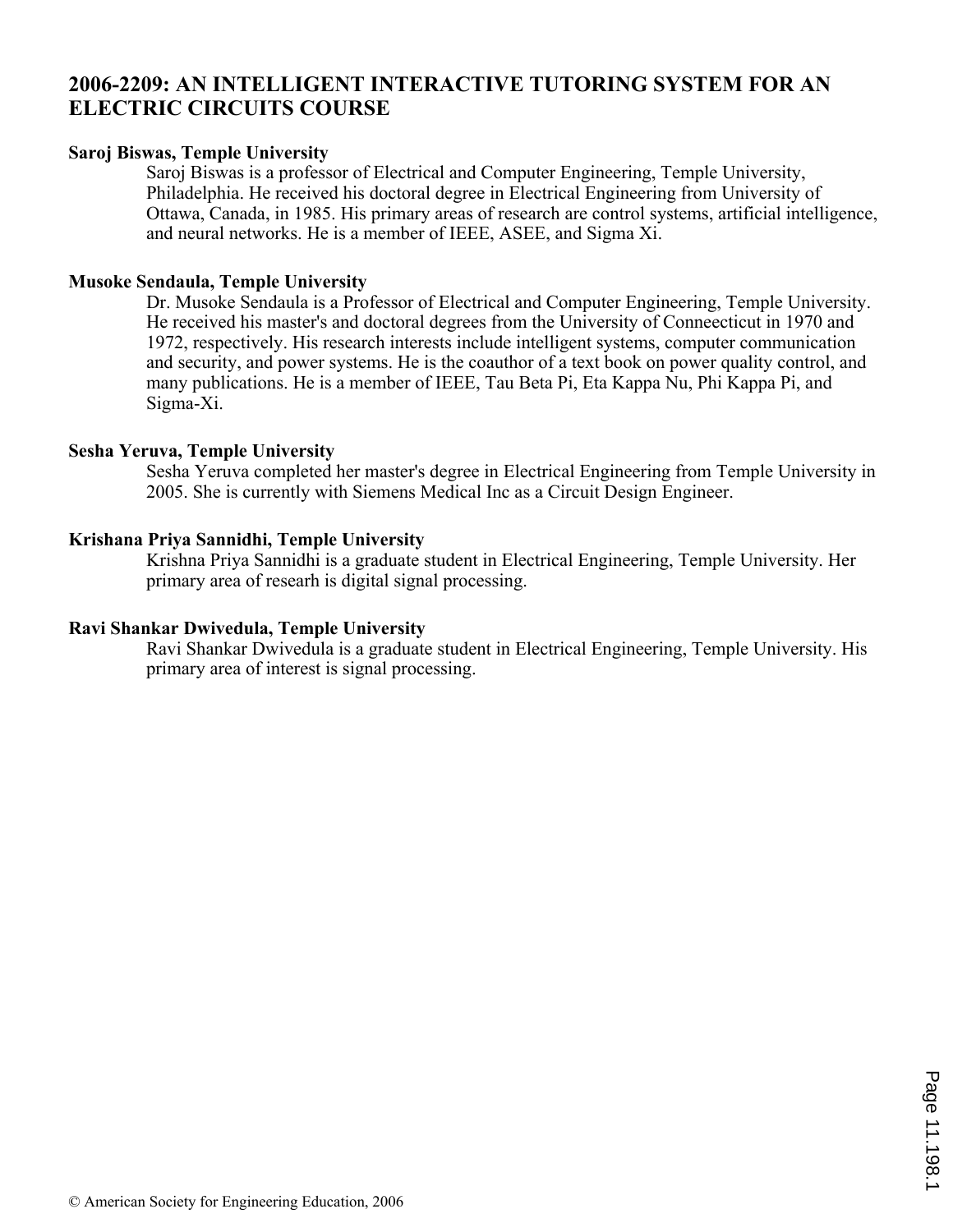# **An Intelligent Interactive Tutoring System for an Electric Circuits Course**

#### **Abstract**

This paper summarizes the development of an intelligent tutoring system for a sophomore level course sequence on electric circuits. The tutoring system is based on the Intelligent Interactive Tutoring System Shell, developed earlier. It has several features: a) it is web based which makes it accessible to students at any time, b) it is interactive much like the way a student interacts with a human tutor, c) it is intelligent in the sense that it mimics the teaching style of a human tutor, and d) it is adaptable by any instructor. The course material is organized as a collection of logical interrelated topics with examples, and exercise problems. The tutoring system maintains a database for every interaction that the student makes with the system. As the student progresses through a course, the system records every move that the student makes, such as, the number of attempts that the student makes in solving a particular problem, whether the student is able to solve a problem, etc., and suggests prerequisites as the student stumbles on a problem. This tutoring system is flexible enough to allow any instructor to configure it for his or her own course.

#### **1. Introduction**

With advances in computer technology, it is possible to use multimedia technologies, such as, video, audio, and interactive simulations to promote the student's understanding of the particular concept. Such computer based multimedia technologies could be broadly classified into two categories: e-learning systems, and e-tutoring systems.

e-Learning systems are particularly suitable to convey the course material through multimedia tools including audio/video, and interactive simulations. Various audio, video, and text files are easily transmitted to the students through Blackboard<sup>1</sup> and webCT<sup>2</sup> environment as well as noncommercial e-Learning systems<sup>3, 4, 5</sup> that have been developed at various academic institutions. Web based interactive laboratory experiments have also been developed for electrical circuits<sup>5,6</sup>, electronics<sup>7,8</sup>, fluid mechanics, and control systems courses<sup>9, 10, 11, 12</sup>, and various other courses. Some of these systems also allow certain level of interactivity through the use of whiteboard, chat, email, and other interfaces, however, lack an interactive environment for monitored problem solving, and feedback. On the other hand, an e-tutoring system is ideally an electronic counterpart of a human tutor. The e-tutoring system must be capable of guiding the student when he or she stumbles on a problem, suggest background or prerequisite material, understand the student's readiness for the course, and keep track of student's progress through the course.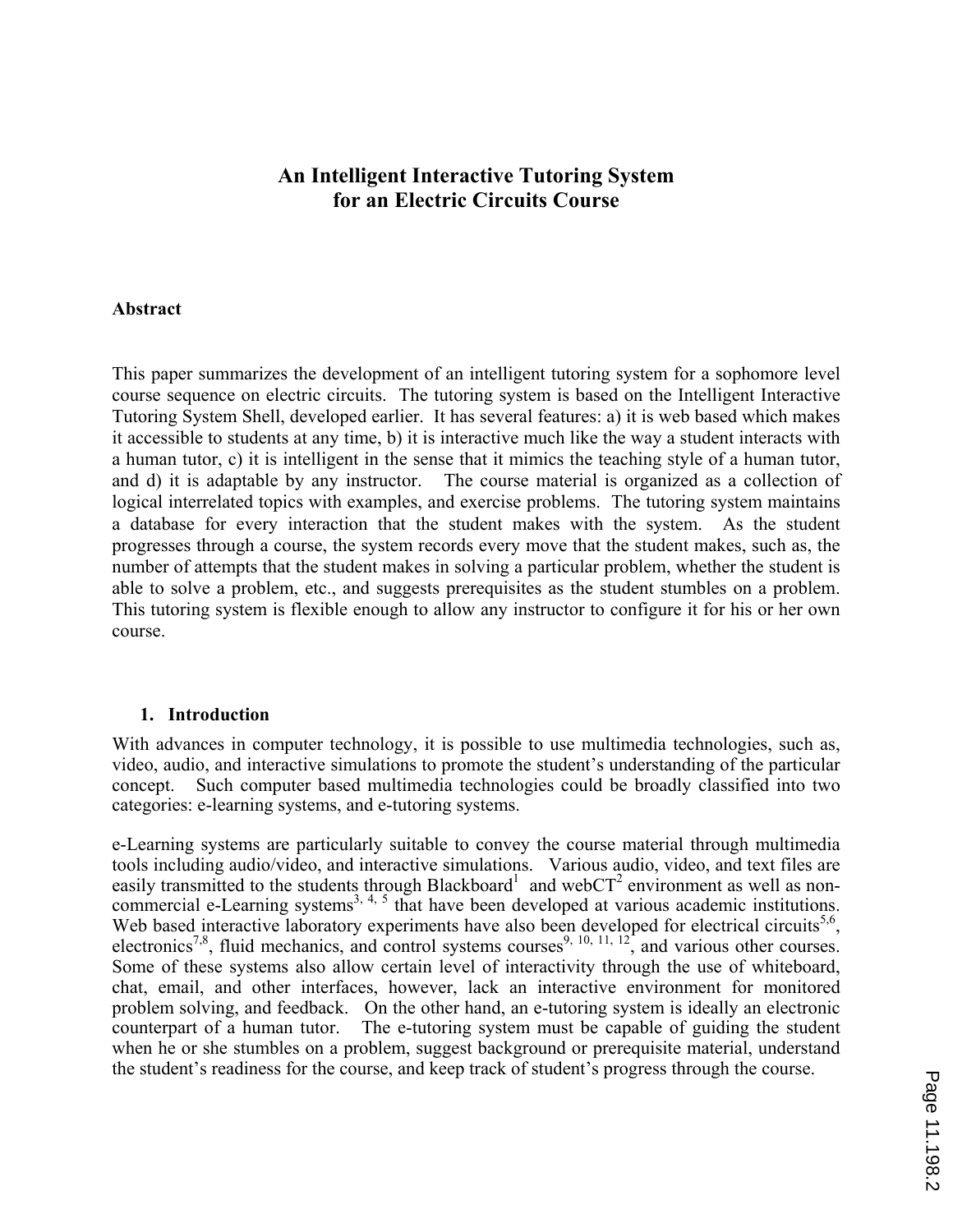The basic architecture of a web-based e-Tutoring system, Intelligent Interactive Tutoring System (IITS) Shell, has been developed in<sup>15,16</sup>. The IITS has several features: a) it is web based which makes it accessible to students at any time, b) it is interactive much like the way a student interacts with a human tutor, c) it is intelligent in the sense that it mimics the teaching style of a human tutor, and d) it is adaptable by any instructor. The IITS is an open-ended shell structure that can be used by an instructor to develop an interactive tutoring system using the instructor's own course material in audio, video, text, simulation, and other forms. It is a generic shell that can be adapted for most courses in sciences and engineering. Besides being a web-based environment for content delivery of the course material, the IITS also provides an environment for 'monitored-problem-solving' that a human tutor offers to a student.

This paper presents the adaptation of IITS for the sophomore circuit course sequence, EE161: Electrical Engineering Science I, and EE165: Electrical Engineering Science II, for Electrical Engineering students. The first course is the basic dc circuits course, while the second course EE165, is an extension into the AC circuits.

The paper is organized as follows: Section 2 is an overview of the IITS shell that has been reported earlier<sup>15,16</sup>. Section 3 presents the development of the two courses in the IITS shell structure. Various modules for the two courses, and screen shots of student and instructor interfaces are discussed. Section 4 is a description of Mentored Problem Solving environment that guides a student through a problem solving session. Section 5 has some concluding remarks.

This paper is more of a progress report rather than a full description of a matured version of the two courses mentioned earlier. Various modules are still being developed, and a classroom evaluation of the tool/courses is yet to be done. The authors hope that development of the various modules will be relatively more complete by the end of the Spring semester, just in time to present a better report to the conference.

## **2.** *IITS:* **Intelligent Interactive Tutoring System Shell**

For the sake of completeness of presentation, we first give a brief summary of the IITS architecture. The IITS shell is an integration of various mathematical tools and an expertsystem-type logical analysis/synthesis tools in a web-based environment. The IITS consists of six primary modules:

- 1) Domain knowledge module
- 2) Student model module
- 3) Student interface module
- 4) Instructor interface module
- 5) Student log module
- 6) Mathematical tools module

The IITS system is written in web programming language Java, and uses the MySQL database. JSP technology is used to make the system web-based and dynamic. The object-oriented capabilities of Java have helped to develop the system in a systematic and modular manner.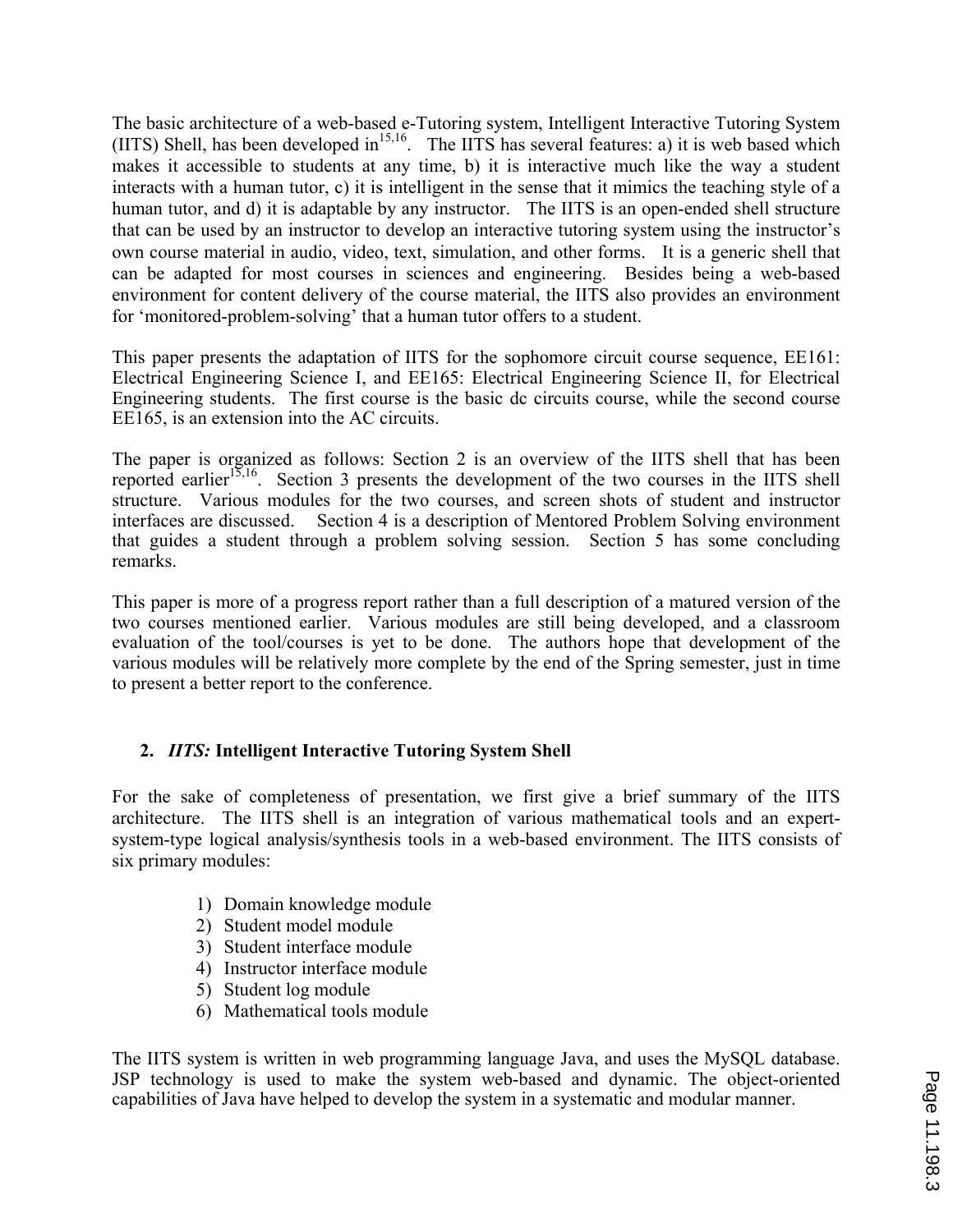

Fig 1 IITS Architecture

**Domain knowledge module:** The Domain Knowledge Module stores knowledge about the subject domain that is to be communicated to the student. It consists of problem solving expertise, explanations, examples, interactive simulations, and various course-specific materials arranged in a hierarchical structure, called the 'domain knowledge graph'. The domain knowledge could be stored in the form of audio, video, and text files in various formats.

**The Student Model:** The student model collects diagnostic information about the student's preparation and progress through its interactions with the student. The model includes all aspects of the student's behavior and knowledge that have repercussions for his/her performance and learning. The student model contains information about the student's strengths and weaknesses with respect to concepts in the domain. This information is used to customize the system's interaction with the student.

T**he Student Interface:** The student interacts with the system using the student interface. This component is responsible for providing the interactive web-based problem-solving interface to the student. The student model is used by the student interface to customize its interaction with the student. The student model is populated by the student interface, which, in turn, uses the same information to guide future interactions with the student.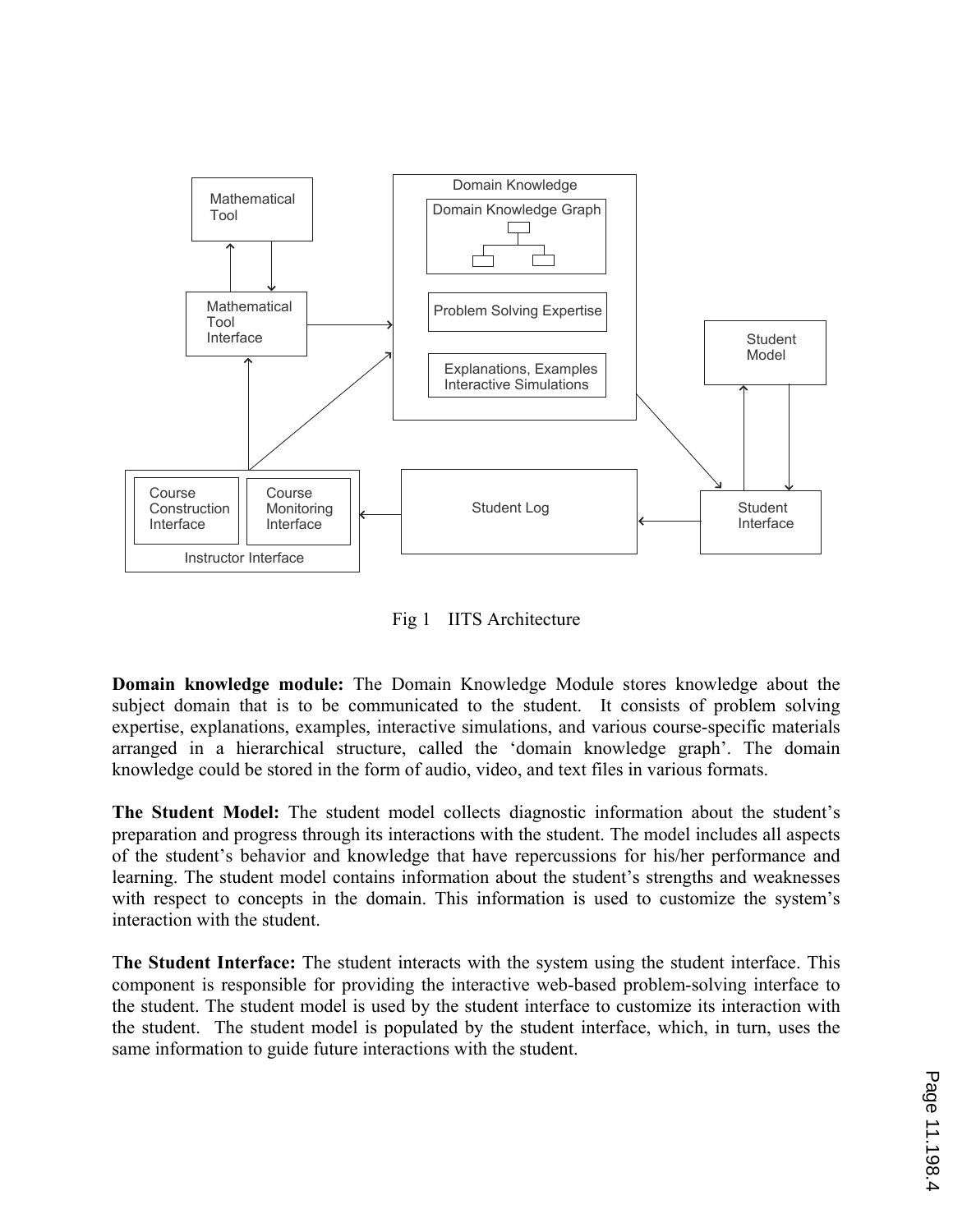**The Instructor Interface:** The instructor interface is the instructor's view of the system, and allows the instructor to present the course material using text, audio, graphics, video, and other data formats. The instructor interface handles both course construction and course monitoring. The Course Construction interface is used to build the domain knowledge in the form of explanations, examples, interactive simulations, and problem solving expertise. The instructor interface also contains a Course Monitoring interface to retrieve the information about students' progress through a course, either for each individual or as a group.

**Student Log Module:** The student log records all interactions the student makes with the system including number of attempts and ability to solving a problem. The student log serves as a source of feedback of the student's usage of the system for the instructor including student's strengths and weaknesses. The instructor can use the student log to find out how the student is progressing through the course, and also how the class fared while solving a particular problem or a group of problems.

**Mathematical Tools Interface Module:** Use of mathematical tools, such as, Matlab, is common in engineering education. Although a full integration of Matlab core into IITS has been the goal of the project, currently, student's answers for exercise problems are verified using a java-based small linear algebra module.

## **3. Development of Interactive Tutoring System for ECE Circuits Courses**

Using the IITS shell, an interactive tutoring system is being developed for two electric circuits courses for the Electrical Engineering curriculum. Several modules for various components of the electric circuits courses have been developed and deployed; further development is in progress. The following is an index of various topics covered so far:

## **3.1 Course Topics**

**EE161: Electrical Engineering Science I**  Electric circuit elements – help files Branches  $&$  nodes – help files Complex algebra – simulation module Kirchoff's current law – help files, step-wise help file, simulation module Kirchoff's voltage law – help files, step-wise help file, simulation module Series resistance & parallel resistance – help files, step-wise help file Mesh  $&$  nodal analysis – help files, problem files Source transformation – help files, problem files, simulation module Superposition – help files, problem files, simulation module Thevenin's theorem – help files, problem files, step-wise help file, simulation module Norton's theorem – help files, problem files, step-wise help file, simulation module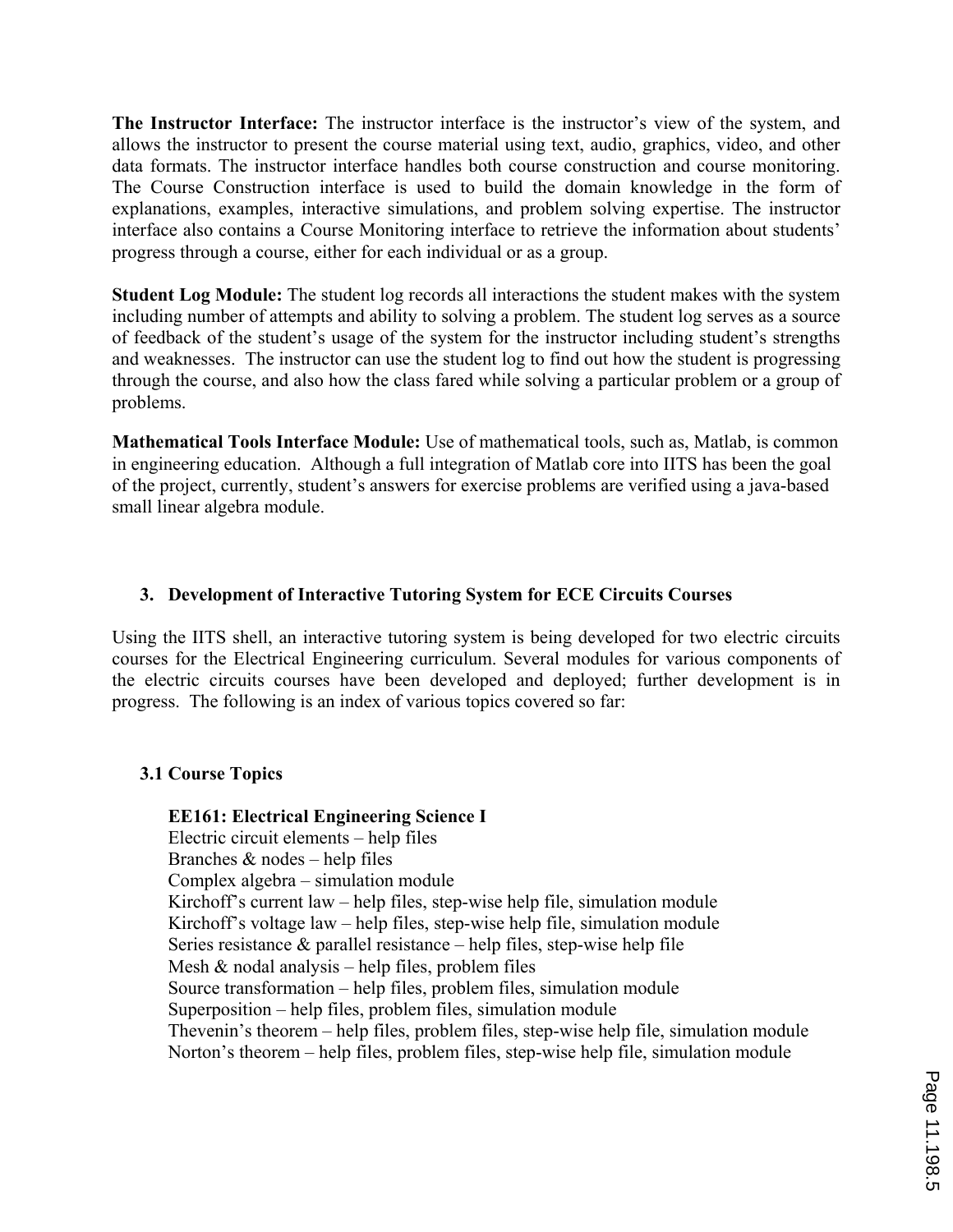#### **EE165: Electrical Engineering Science II**

Energy Storage Elements – help files, examples First Order Circuits – help files, examples Second Order Circuits – help files, examples Phasors and AC Circuit Analysis – help files, examples Power and Reactive Power – in progress Transformers – in progress Frequency Response – in progress Laplace Transform and its applications – in progress

### **3.2 Course Material**

The course covers the basic and advanced concepts of electric circuits as two semester sequence. Basic material for these two courses can be found in standard textbooks on electric circuits. This section essentially describes how the course material is presented and organized in the IITS format. The four main ways of explaining the topics in the course are: using the help files (.pdf, and .swf), problem files (.pdf), interactive simulation modules (.java), and step-wise help files (.java).

#### **Help files:**

Help files are organized in two ways: a printable file in .pdf format, and a movie file in .swf format. Most of the help files contain a problem on the topic being discussed and the method of solving the problem. Students may read the help files from the .pdf file, or listen to the movie.

#### **Problem files:**

Problem files contain several problems on each topic of the course. These files should make the student familiar with the topics by covering a large set of problems with different levels of difficulty (easy, medium, difficult, and very difficult).

#### **Simulation modules:**

Interactive simulation modules have been designed to give better insight on some of the important topics in electric circuits. These java modules generally contain a problem on the topic being discussed and interactively generate a solution to the problem, as the parameters or values of circuit elements are being changed. For example, students could vary the resistance, inductance and capacitance values in a circuit, and observe the corresponding changes in the KCL equation, and the mesh currents.

#### **Step-wise help files:**

These java files also contain problems on several topics of electric circuits, but unlike simulation modules, generate a step-wise method of solving a problem. These modules solve a problem step-by-step, and prompt the student to enter intermediate results or equations at each step. The answer entered is then compared with the result obtained by the module itself. If the student's answer is correct, he is then encouraged to proceed to the next step; otherwise, the module prompts the student to check the help files related to the topic.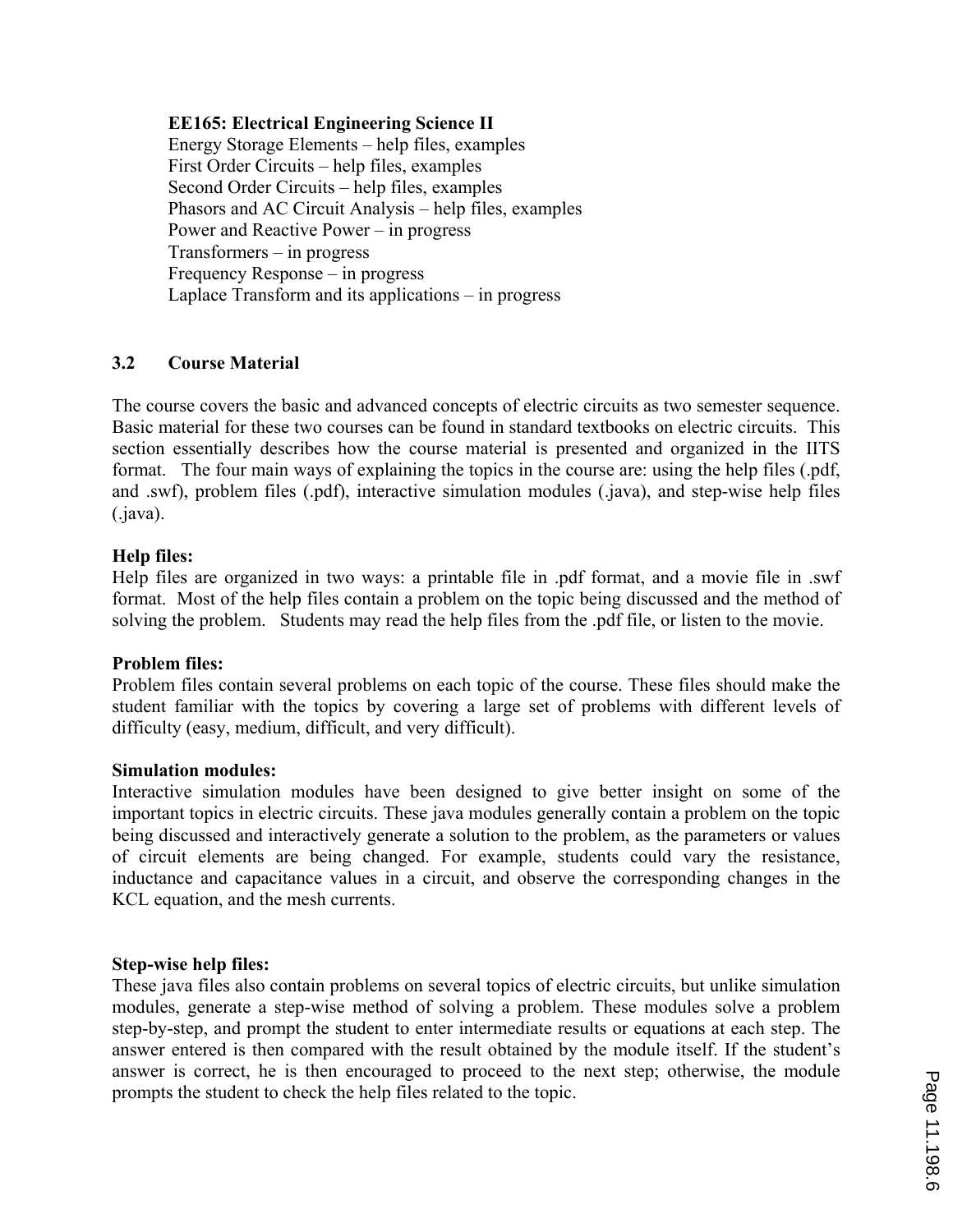### **Problem database:**

A set of supplementary problems on each topic are stored in the problem database. These problems, as various levels of difficulties, are prompted to the student as he/she goes through a particular topic.

## **3.3 Student Interface**

The student logs in using a system generated username and password. The student also selects one of the two courses to study; EE161 or EE165. The system will then show a welcome screen with a course subtopics listed in a panel on the left. This should look similar to the following image shown in Figure 2.



## **Fig 2 Screen Shot of Student Interface**

The panel on the left enables the student to select one of the several subtopics for the course, which are essentially various chapters in standard textbooks. The student then selects one of the topics to study, and the corresponding components, such as, tutorial files, interactive simulation files, prerequisite files, problem files, etc.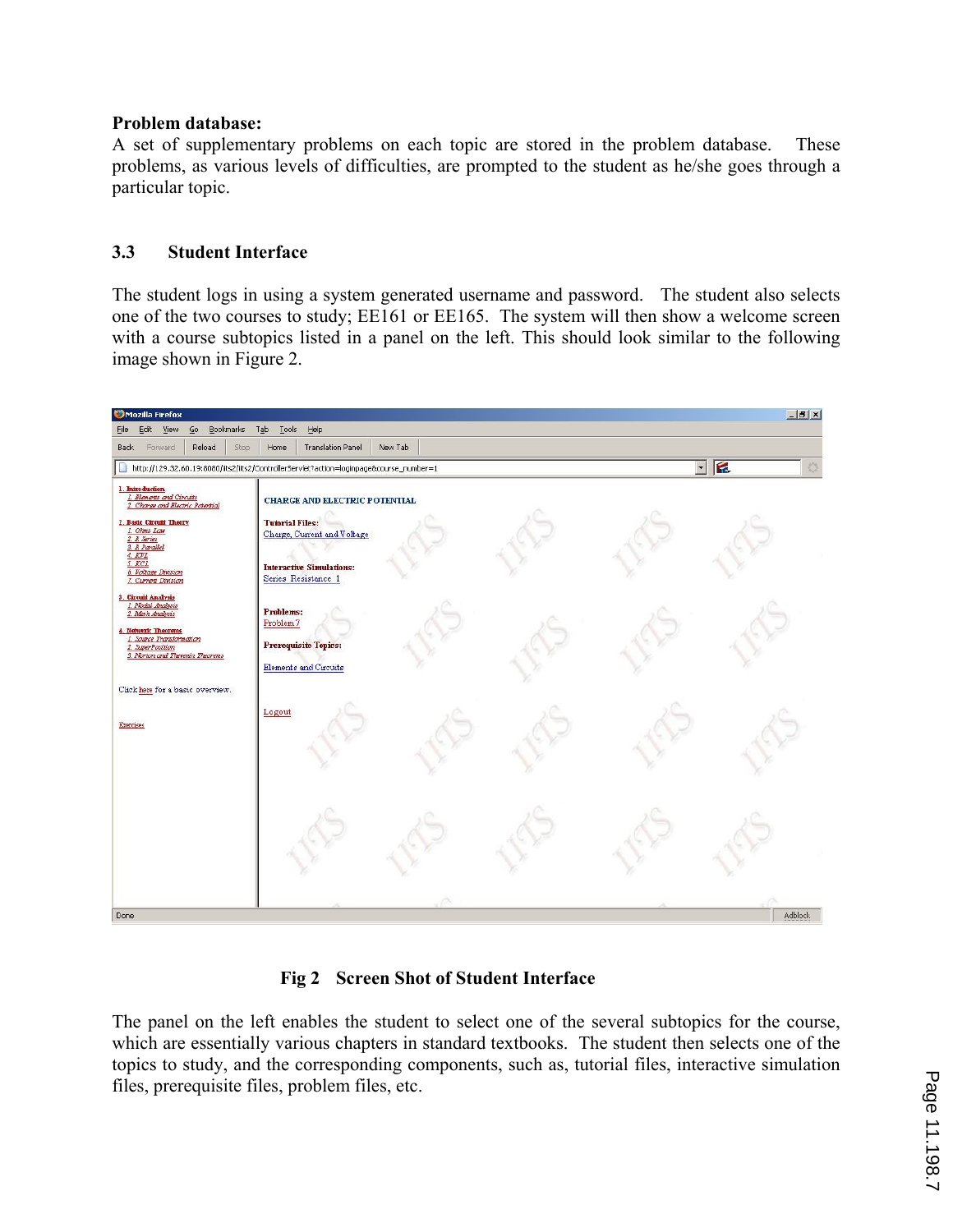Here is an example of '**Interactive Simulations**', subtopic '**Series Resistance 1**'. Using the sliders, students can change various resistances in the circuit, and see changes in the circuit equation, and the mesh current. Figure 3 shows the screen.



**Fig 3 Interactive Simulation** 

Now let us, for instance, navigate to the subtopic **Nodal Analysis**. Under the section '**Problems**', click on the link '**Problem 19**'. A problem with a circuit diagram and the question under it would appear. The problem would also show the step number and the question to be solved for that step. A text-box is also provided for the answer. The screen should look similar to the following image in Figure 4.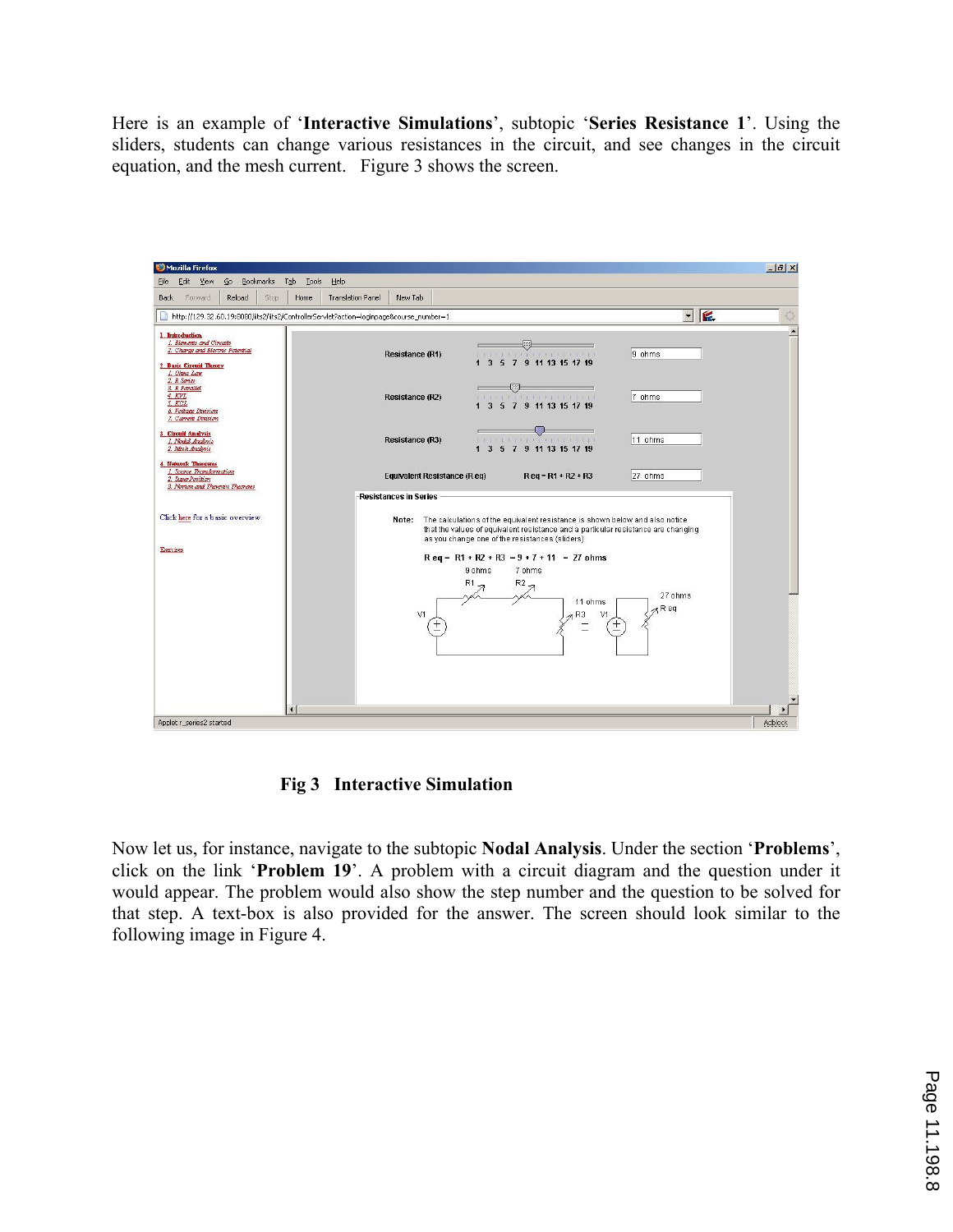

 **Fig 4 Step-wise solution environment for Circuit Problems** 

## **3.4 Instructor Interface**

The instructor interface is divided into two parts: course construction interface, and course monitoring interface. The instructor chooses one of the two interfaces after a standard login procedure.

The course construction interface allows the instructor to develop a new course and/or modify an existing course. Functionalities included in this interface are: a) add a new chapter, b) add sections for a chapter, and c) upload files. The files could be uploaded from the instructor's computer in any one of the supported formats. There is also an option for inserting the document using a textbox. For each chapter, the instructor navigates to one of the databases: problem database (for worked out examples), exercise database (for problems for the students to work on), help databases, etc, and uploads the files as necessary. The interface is intuitive, however, a detailed *User's Manuel* has been developed, and is available online.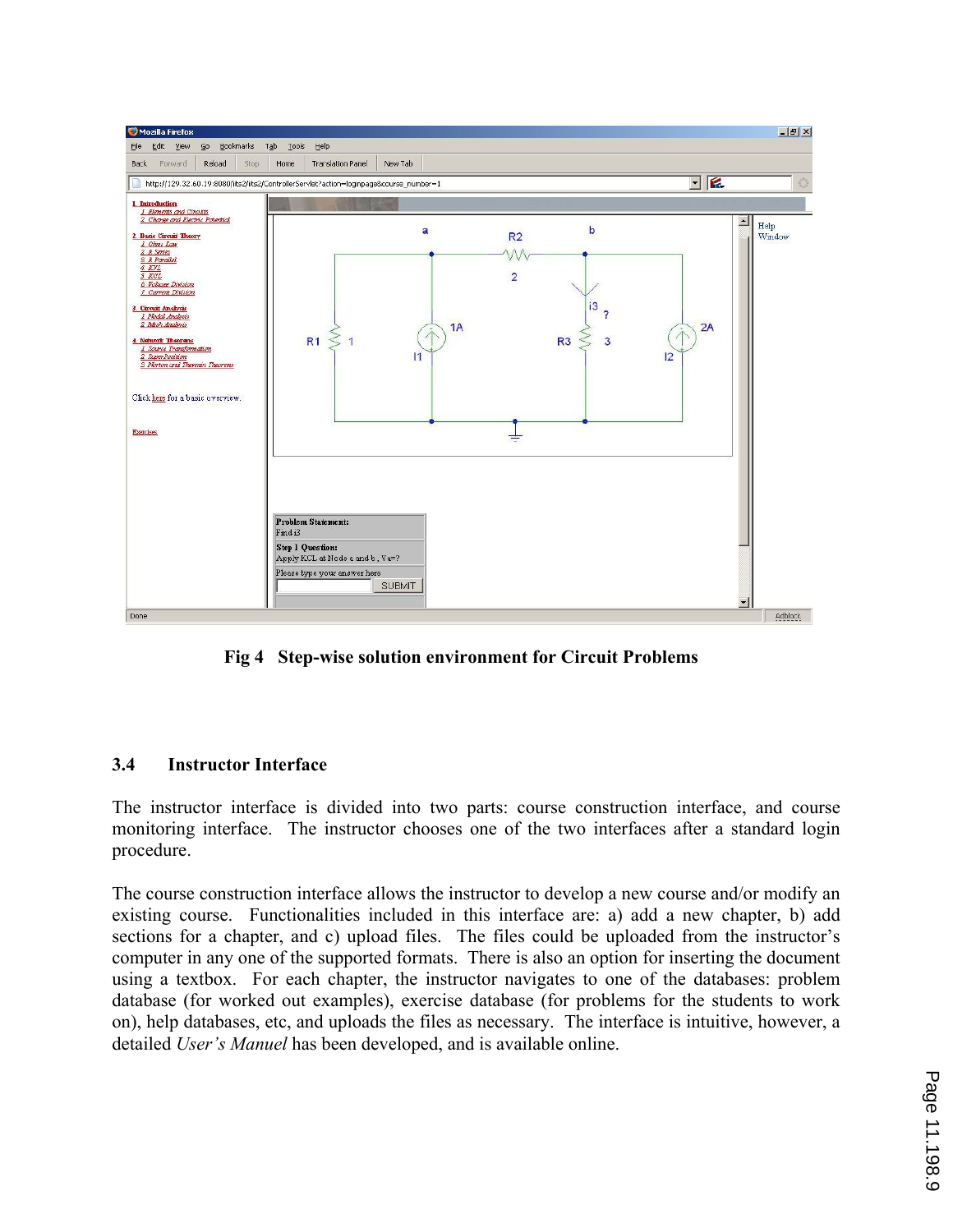

**Fig 5 Instructor Interface** 

For the course monitoring interface, the instructor reviews the student's performance for the course. In particular, the instructor could see how many times the student has attempted a problem, and whether it has been successfully completed. The instructor could also compare the student's performance with the rest of the class.

#### **3.5 Help for the Instructor for Problem Generation**

A module to solve an electric circuit using mesh and nodal analysis has been developed to assist the instructor develop problems for the course. This module is a PSpice-type environment in java to solve circuit problems using mesh or node analysis methods. The module creates a 'netlist' of the circuit much like the way PSpice creates a netlist for electric circuit problems. Circuit equations are developed using this netlist, and solved using standard methods for solving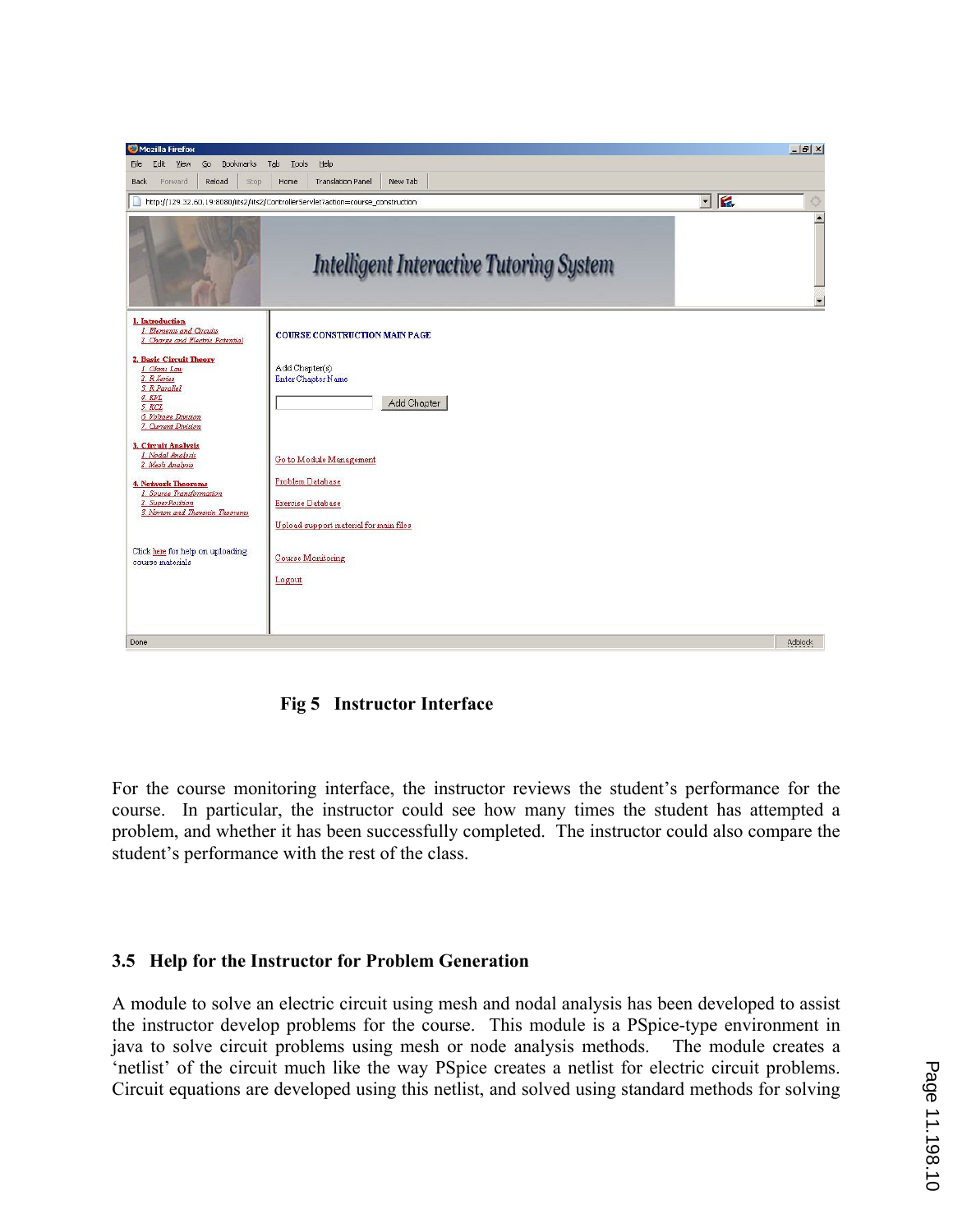matrix equation. The system is capable of handling complex numbers so that one can solve circuits containing inductors and capacitors as well. This module is not available to the students.

The netlist is saved in the following format:

```
All resistors/voltage and current sources are saved sequentially as 
R =[ node1 node2 value R1;
   node1 node2 value R2;
    ... ... ...]; 
V =[ node1 node2 voltage V1;
    node1 node2 voltage_V2; 
     ... ... ...]; 
Is = [node1 node2 current1];node1 node2 current I2;
    ... ... ...];
```
The netlist is generated automatically as the instructor 'draws' a circuit on the screen using 'Problem Generator' module, which is shown in the next figure. Problem generator imitates PSPICE to draw any electric circuit on-the-fly using simple buttons. It contains a matrix of nodes, and the user can draw the components like resistor, voltmeter, ammeter, wire, ground etc. between any two consecutive labeled nodes, horizontally or vertically.

Once the circuit is 'drawn' on the screen, a 'netlist' is created for all circuit components, their connectivity between various nodes, and their values. Another java modules then decomposes the 'netlist' in terms of 'node incident matrix' and 'component matrix', which is essentially a matrix representation of the circuit, and finds its solution. This java module also computes currents and voltages for all elements in the circuit. This module gives the instructor an easy way to generate new problems, which can be presented either as "worked out examples" or as "exercise problems" for the students.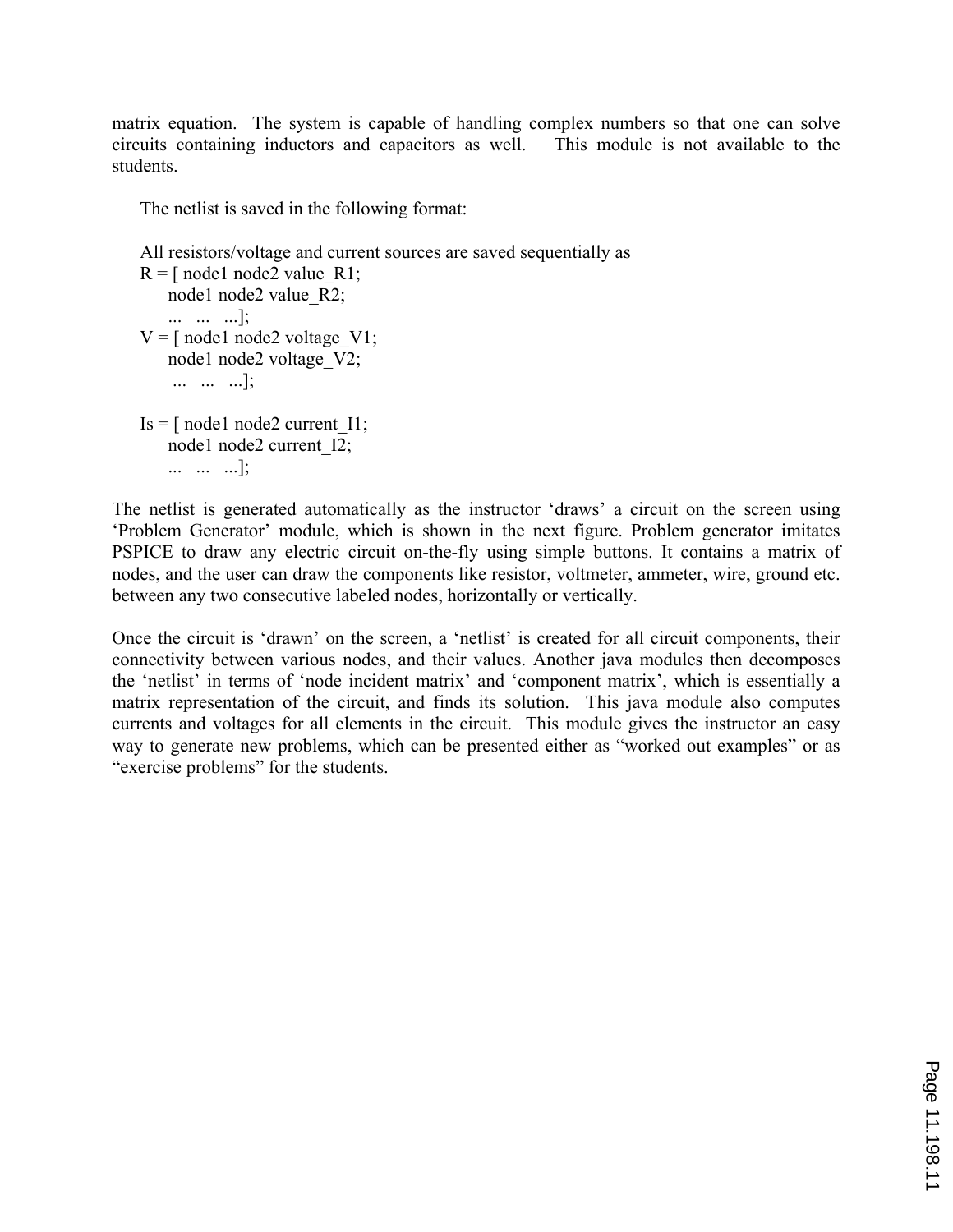|             | $ \blacksquare$ $\times$                                                                              |
|-------------|-------------------------------------------------------------------------------------------------------|
| Node 1<br>3 | Node 2<br>Save<br>Define Branch or Loop Currents<br>$8 \nightharpoondown$<br>$\vert \mathbf{v} \vert$ |
|             | Loop_Currents: o                                                                                      |
|             | Branch_Currents: 1<br>1:1,2                                                                           |
|             |                                                                                                       |
|             |                                                                                                       |
|             |                                                                                                       |
|             |                                                                                                       |
|             |                                                                                                       |
|             |                                                                                                       |
|             |                                                                                                       |
|             |                                                                                                       |
|             |                                                                                                       |
|             |                                                                                                       |
|             |                                                                                                       |
|             |                                                                                                       |
|             |                                                                                                       |
| Component   | 15 Component Label<br> v2<br>VoltageSource v Value                                                    |

**Fig 6 Online Tool for drawing of circuits** 

## **4. Mentored Problem Solving**

As introduced earlier, Internet-based educational systems can be broadly classified in two categories: e-learning systems, and e-tutoring systems. In an e-learning system, a student is given access to learning material in various formats, from text files, to interactive simulation, to animation, and recorded lectures on the subject matter. An e-tutoring system is expected to be a virtual tutor. In a typical tutorial session, a human tutor would verify a student's work at every step of the process, and suggest hints if the student cannot solve a problem or makes a mistake. The IITS attempts to emulate this feature in its "Mentored Problem Solving" environment.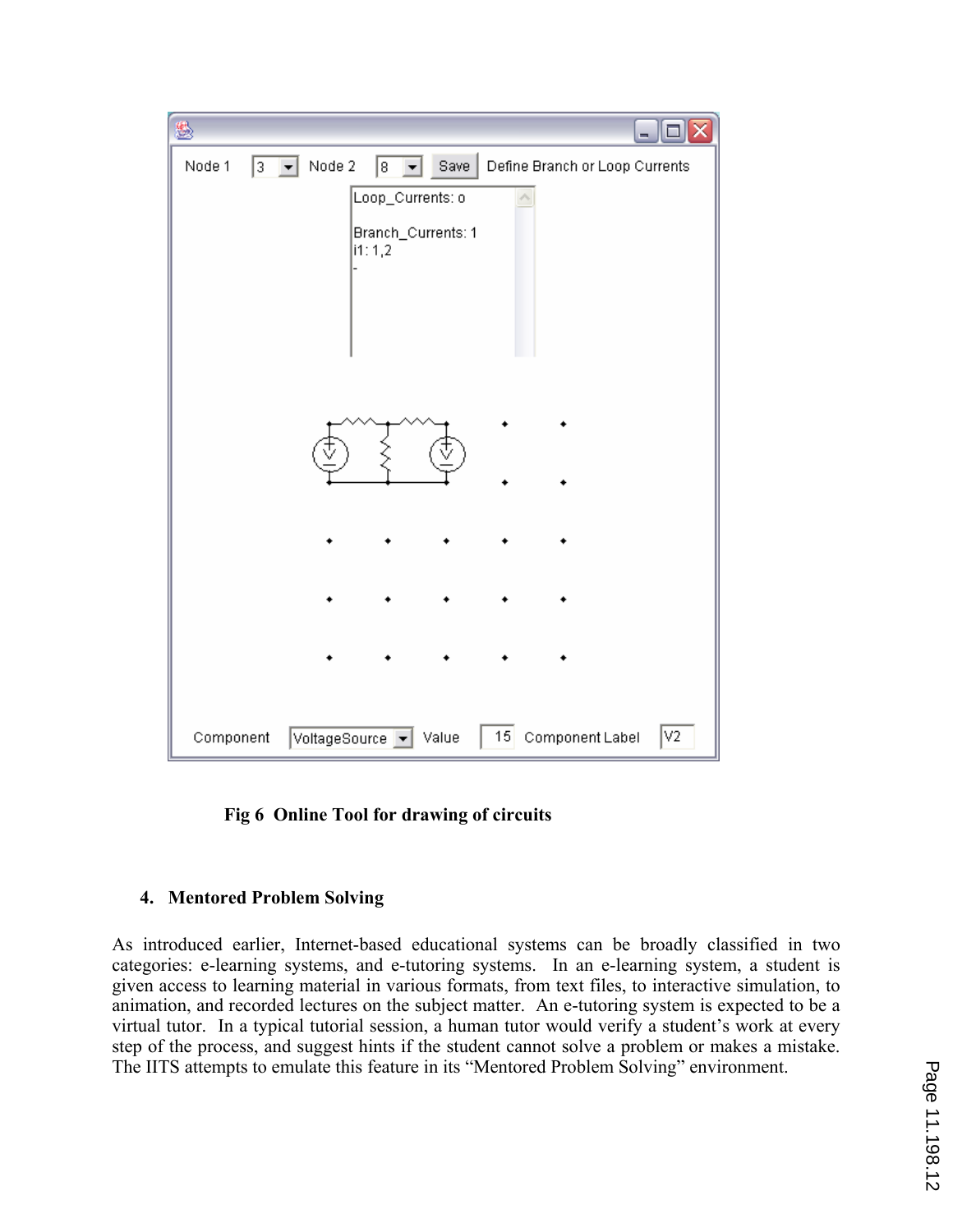The IITS guides the student to solve a problem in a step-by-step manner following the 'steps' database of the domain knowledge. At the conclusion of each 'step', student's answer is compared with the correct answer. For each step, hints and explanatory figures are available for the student may review. The student can even choose to view additional worked-out examples that elucidate a particular step.

Consider, for example, a student is attempting to solve a circuit using mesh analysis method. There are typically three steps involved: Step 1: write the mesh equations, Step 2: solve the mesh equations, and Step 3: compute various circuit properties, such as, power absorbed by a resistor, voltage across a circuit element, power supplied by the source, etc. For every exercise problem, the instructor breaks up the solution method in a number of steps, and saves the information in the database along with the correct answer for each step. The instructor also saves information about prerequisites for each step. As the student works on an exercise problem, he or she will be prompted with these steps one at a time, and the IITS system would expect an answer from the student. Once the student's answer matches with the answer stored in the database, the student will be prompted to proceed to the next step. If the student cannot find the right answer, feedback will be provided for prerequisite material. Once the student successfully solves the problem, a new problem will be assigned as an exercise.

As the student works through the problems, the 'student model' is populated by the system. Problems and steps that make up their solutions are organized according to the concepts they stand for. As the student makes mistakes and stumbles on particular steps, the system records that information to indicate weaknesses in understanding particular concepts, and makes the information available to the instructor.

The system uses the information in the student model, and develops a custom exercise for the student. The instructor prepares exercise problems at various levels of difficulty, such as, easy, medium, difficult, very difficult, etc. The student model contains information about the student's level of understanding of the domain. If a student fails to solve a problem, the IITS system will prompt a new easier problem for the student to attempt. If the student successfully completes a few problems at a particular level of difficulty, new problems at a higher level of difficulty will be prompted. Apart from using the diagnostic information in the student model to develop practice exercises, the system builds a set of directives for the student. These set of directives serve as feedback to the student, and suggest topics that he/she should consider reviewing again in greater detail.

## **5. Conclusions**

The developed course material is fundamentally a first step toward a fully web-based interactive tutoring system. Some progress has been made on various components of the course material, and much more to be completed in future. The best part of the proposed tutoring system is that it is an open-ended system that can be adapted by any instructor using his/her own course material. The instructor has the option to add any number of chapters, sections, and steps as required. The instructor may use any standard file format for uploading the course documents. The shell could be populated at one time before it is made accessible to students, or could be populated slowly over time, for example, over a semester, as the instructor teaches and develops the course.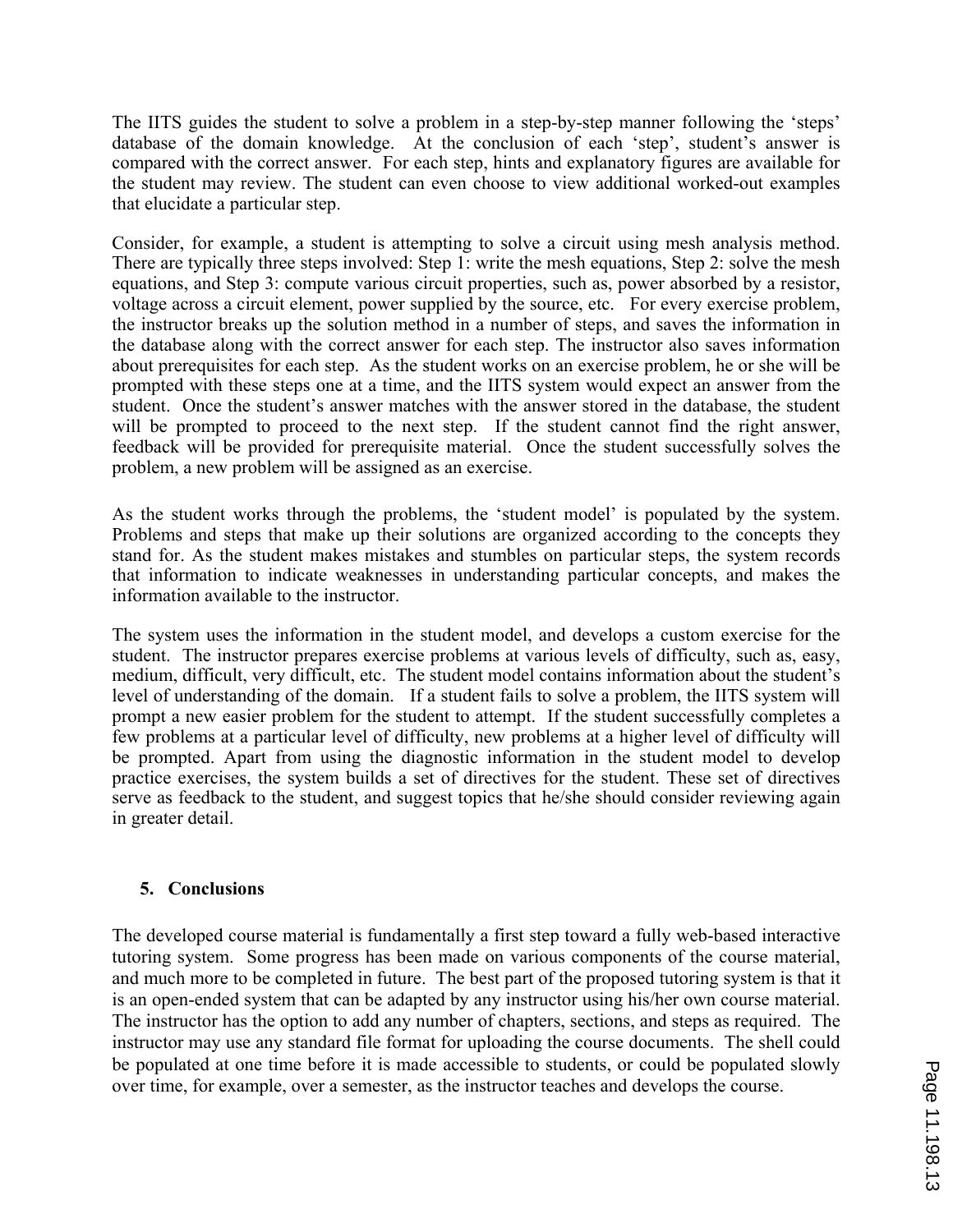#### **Acknowledgement:**

This research is supported by National Science Foundation's Science, Technology, Engineering, and Mathematics Talent Expansion Program under grant #0230425.

The authors would like to extend their sincere thanks to the reviewers for their constructive comments that have helped improve the presentation of the paper.

#### **Bibliography**

- [1] Blackborad Inc, http://www.Blackboard.com
- [2] WebCT Inc, http://www.webct.com
- [3] S. Kuyath, "An Interactive Lecture for Web Based ET Classes", ASEE Annual Conference, Boulder, CO, 2004.
- [4] R.G. Daniels, M. Crawford, and M. Mangum, "Web Based Interactive EE Lesson Development: A Modular Approach", ASEE Annual Conference, Boulder, CO, 2004.
- [5] B. Butz, "IMITS", College of Engineering, Temple University.
- [6] H. Kuehl, E.J. Kazlauskas, and L.O. Picus, "Learning and Cost-Effectiveness of a Web-Enabled Linear Circuits Course", Frontiers in Education Conference, Nashville, TN, 2004
- [7] S.-J. Hsieh, P. Hsieh, and D. Zhang, "Web-Based Simulations and Intelligent Tutoring System for Programmable Logic Controller" Frontiers in Education Conference, Nashville, TN, 2004
- [8] D. Sharer, M. Frisbee, "Don't Just tell Me, Show Me: Presenting a Microelectronics Course Completely on the Web", ASEE Annual Conference, Boulder, CO, 2004.
- [9] J. Porter, and J. Morgan, "A Web Based Instrumentation Platform for use in Distance Learning", ASEE Annual Conference, Boulder, CO, 2004.
- [10] S. Kolla and E. Rezaei, "Internet Based on/off controller using LabView", ASEE Annual Conference, Boulder, CO, 2004.
- [11] H. Zhuang and S. Morgera, "An Undergraduate Laboratory for Instrumentation and Control", ASEE Annual Conference, Boulder, CO, 2004.
- [12] A. Azad, A. Otieno, O. Ghrayeb, N. Anand, "Internet Based Experiments for Physical Laboratory Setup", ASEE Annual Conference, Boulder, CO, 2004.
- [13] Chaturvedi S., Osman A., Bawab S., Abdel-Salam T.M., and Venkataramana M. "A Web-Based Multimedia Virtual Experiment", Frontiers in Education Conference, Nashville, TN, 2004
- [14] J. Brockman., J. Butler., M. McCready, "A Web Based Learning Tool that Introduces Engineering Concepts by Simulating a Chemical Reactor", ASEE Annual Conference, Boulder, CO, 2004.